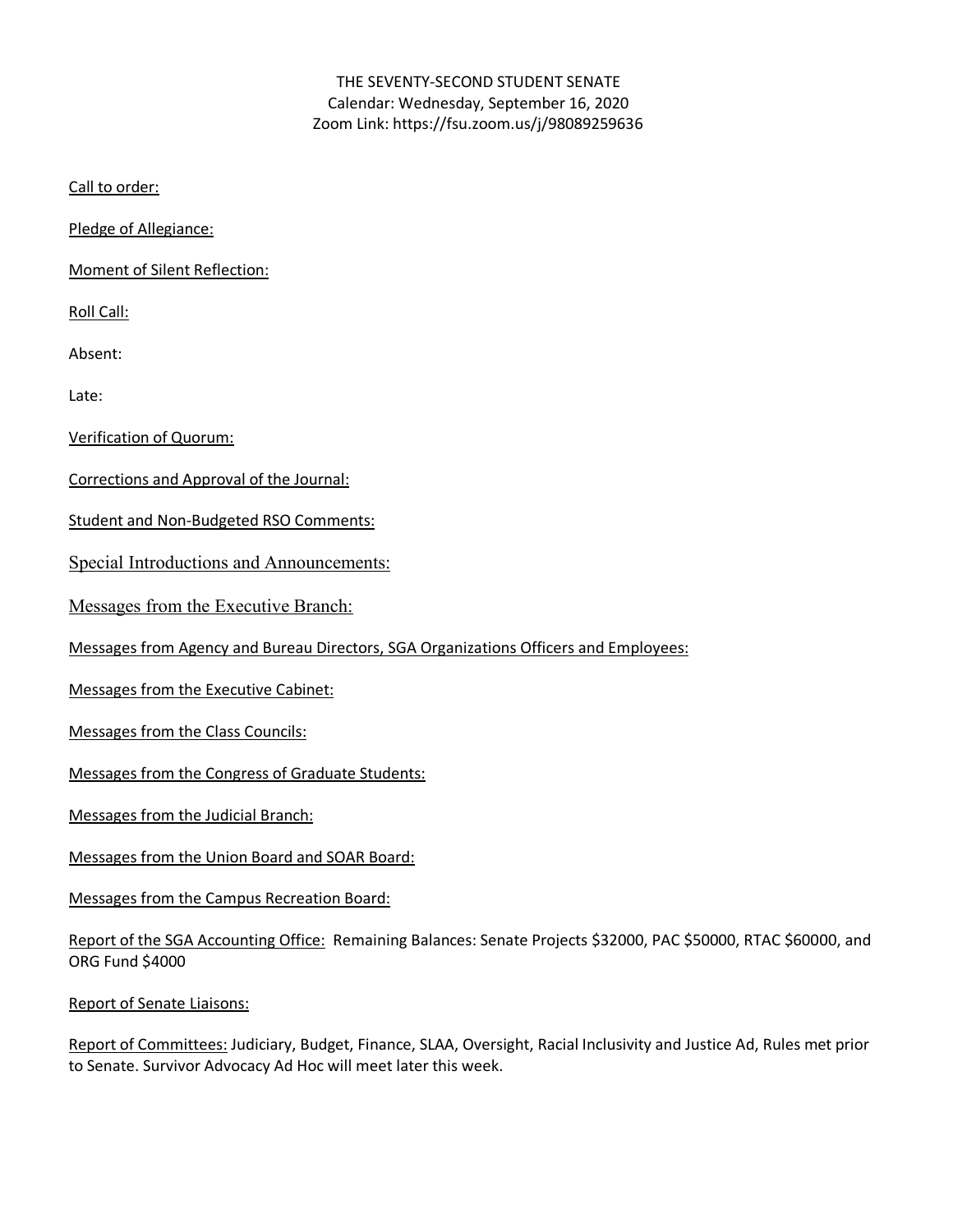Senate Confirmations:

Gabrielle O'Brien – Medical Response Unit Director, Sofia Herrera – Office of Governmental Affairs Deputy Director, Sydney Mills – Office of Governmental Affairs Internal Asst. Director, Rawan Abhari – Office of Governmental Affairs Board of Directors, Ariel Trueba – Office of Governmental Affairs Board of Directors

Consent Calendar: PAC and RTAC did not processed any requests this week

| <b>Bills First Reading:</b> |                                                                                                                                                                                                                                                                                                               |
|-----------------------------|---------------------------------------------------------------------------------------------------------------------------------------------------------------------------------------------------------------------------------------------------------------------------------------------------------------|
| Bill 39                     | Sponsored by Senator Sojos and Leckie (P))<br>Amending Student Body Statutes Chapter 807.6K regarding funding board budgets in the fall.<br>REFERRED TO FINANCE THEN JUDICIARY, 2.19., TABLED IN FINANCE, 2.25, 3.10, 3.31, 4.14,<br>6.2, 6.16, 7.7., PASSED IN FINANCE 9.14                                  |
| <b>Bill 57</b>              | Sponsored Sojos and Adamyk (P)<br>Amending Student Body Statutes 807.6 clarifying advertising regarding RSOs. REFERRED TO<br>FINANCE THEN JUDICIARY, 3.4., TABLED IN FINANCE, 3.10, 3.31, 4.14, 6.2, 6.16, 7.7.<br><b>Withdrawn in Finance 9.14</b>                                                           |
| <b>Bill 68</b>              | Sponsored by Senator Sojos (P)<br>Amending Student Body Statutes Chapter 807.6 regarding RTAC. REFERRED TO FINANCE,<br>THEN JUDICIARY, 3.11. PASSED IN JUDICIARY OUT OF SEQUENCE, 4.6. TABLED IN FINANCE,<br>7.7, Withdrawn in Finance 9.14                                                                   |
| <b>Bill 75</b>              | Sponsored by Senator Sojos (P)<br>Amending Student Body Statutes Chapter 807.6G regarding travel funding limits. REFERRED<br>TO FINANCE THEN JUDICIARY, 4.1, TABLED IN FINANCE, 7.7. Withdrawn in Finance 9.14                                                                                                |
| Bill 87                     | Sponsored by Senator Ryan (P)<br>Amending Student Body Statutes Chapter 802.4 with regards to Public Advertisement of<br>events. REFERRED TO FINANCE, THEN JUDICIARY, 7.1. TABLED IN FINANCE, 7.7., 9.14                                                                                                      |
| Bill 92                     | Sponsored by Senator J. Alvarez, Chabot (P) and Murcia (Co)<br>Amending Student Body Statutes Chapter 304.3 with regards to the candidate screening<br>process. REFERRED TO JUDICIARY, OC, THEN RULES, 7.1., PASSED AND AMENDED IN<br>JUDICIARY 7.13., TABLED IN OC, 7.14, 9.8. PASSED AND AMENDED IN OC 9.15 |
| Bill 98                     | Sponsored by Senator Dean (P)<br>Amending Student Body Statutes Chapter 413.3 regarding renaming of the Student Senate<br>Excellence Award to the Danielle Acosta Student Senate Award for Excellence. REFFERRED<br>TO JUDICIARY THEN RULES, 9.2.                                                             |

## Bills Second Reading:

Bill 58 Sponsored by Senator Sojos (P) Amending Student Body Statutes 807.6G clarifying funding to organizations. **REFERRED TO FINANCE THEN JUDICIARY, 3.4.**, **TABLED IN FINANCE, 3.10, 3.31, 4.14, 6.2, 6.16, 7.7., PASSED FINANCE 9.9, PASSED IN JUDICIARY 9.14.**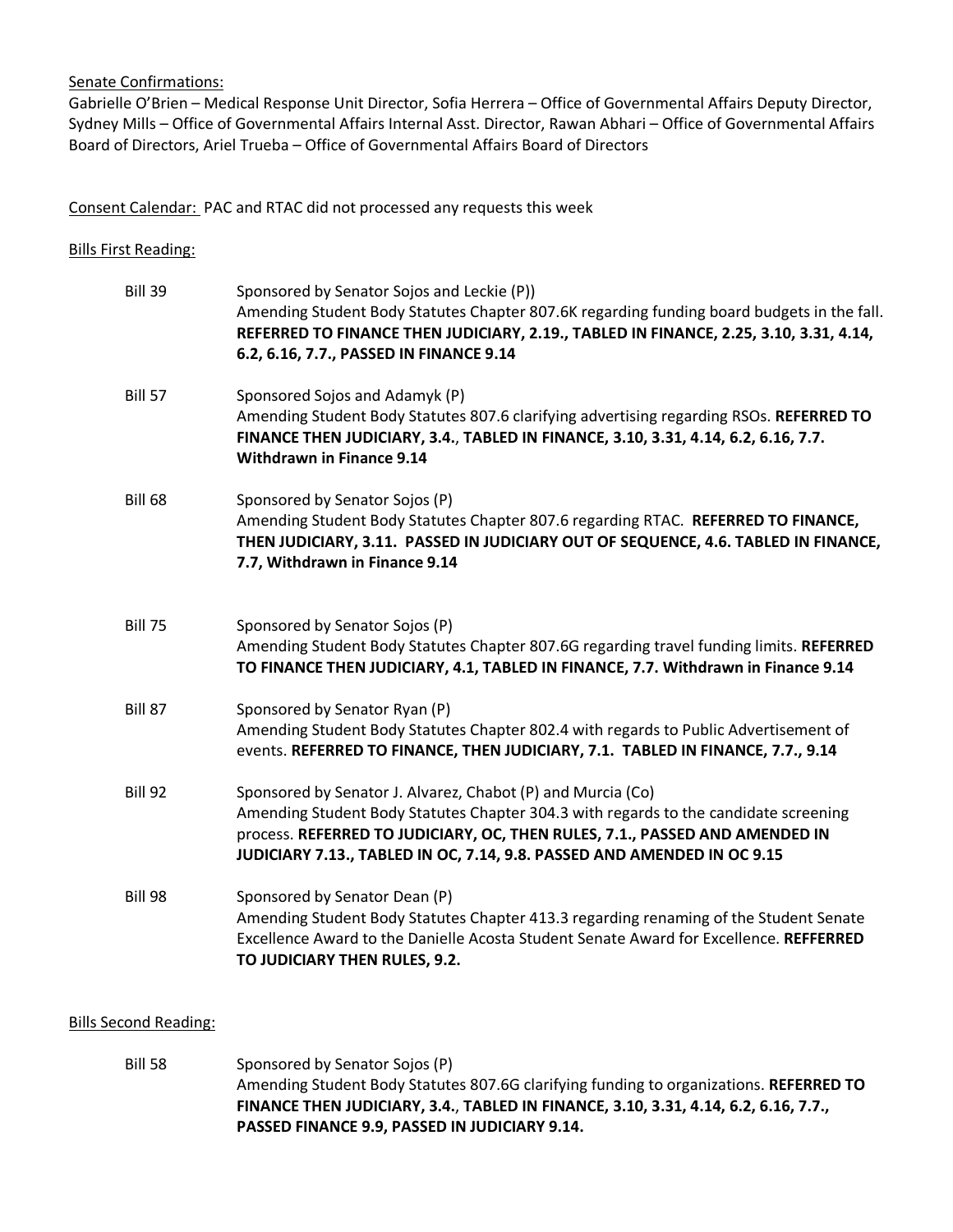| Bill 82         | Sponsored by Senator England(P)<br>Amending Student Body Statutes Chapters 300-302.<br>Lavender moved to put a bill on first reading, seconded by Leckie, no objections, 4.15.<br>REFERRED TO JUDICIARY, 4.15. PASSED THEN TABLED IN JUDICIARY, 6.1. PASSED AS<br>AMENDED IN JUDICIARY, 6.23., TABLED on SENATE FLOOR 9.9 |
|-----------------|---------------------------------------------------------------------------------------------------------------------------------------------------------------------------------------------------------------------------------------------------------------------------------------------------------------------------|
| <b>Bill 95</b>  | Sponsored by Senator J. Alvarez (P)<br>Amending Student Body Statutes Chapter 203.6 regarding publishing of minutes for all<br>meetings. REFERRED TO SLAA, JUDICIARY, THEN RULES, 7.1, TABLED IN SLAA, 7.7.<br>AMENDED AND PASSED IN SLAA, 7.10, PASSED IN JUDICIARY, 7.13, PASSED IN RULES 7.15                          |
| <b>Bill 96</b>  | Sponsored by Senators J. Alvarez & Leckie (P)<br>Amending Student Body Statutes Chapter 400.5 regarding abstentions. REFERRED TO<br>JUDICIARY, THEN RULES, 7.1, PASSED IN JUDICIARY, 7.13, PASSED IN RULES, 7.15                                                                                                          |
| <b>Bill 99</b>  | Sponsored by Dean (P)<br>Allocation of the money (\$15,000) designated to SAP (Academic Programs) in the 2020-2021<br>REFFERED TO BUDGET 9.9, PASSED BUDGET 9.15                                                                                                                                                          |
| <b>Bill 100</b> | Sponsored by Martin (P)<br>Provide Funds (\$2500) to Peace Jam Southeast for their affiliate dues REFERRED TO SLAA and<br>BUDGET 9.9, PASSED IN SLAA 9.14, PASSED BUDGET 9.15                                                                                                                                             |

## Constitutional Amendments:

| Amendment 2 | Sponsored by Senator Murcia (P) and Chabot (Co)<br>Amending Student Body Constitution with regards to the number of Student Senators.<br>REFERRED TO JUDICIARY, SLAA, THEN RULES, 7.1<br>AMENDED AND PASSED IN JUDICIARY, 7.7., PASSED IN SLAA 7.10      |
|-------------|----------------------------------------------------------------------------------------------------------------------------------------------------------------------------------------------------------------------------------------------------------|
| Amendment 3 | Sponsored by Senator Murcia (P)<br>Amending the Student Body Constitution to limit the number of students needed for a<br>petition of recall. REFERRED TO JUDICIARY, SLAA, THEN RULES, 7.1<br>AMENDED AND PASSED IN JUDICIARY, 7.7., PASSED IN SLAA 7.10 |
| Amendment 5 | Sponsored by Senator J. Alvarez (P)<br>To make the Student Body President and Vice President run separately.                                                                                                                                             |
| Amendment 6 | Sponsored by Senator J. Alvarez (P)<br>Editing the Student Body Constitution with regards to the Student Body Treasurer                                                                                                                                  |
| Amendment 7 | Sponsored by Sojos (P)<br>To increase the number of Supreme Court Justices from five to seven.                                                                                                                                                           |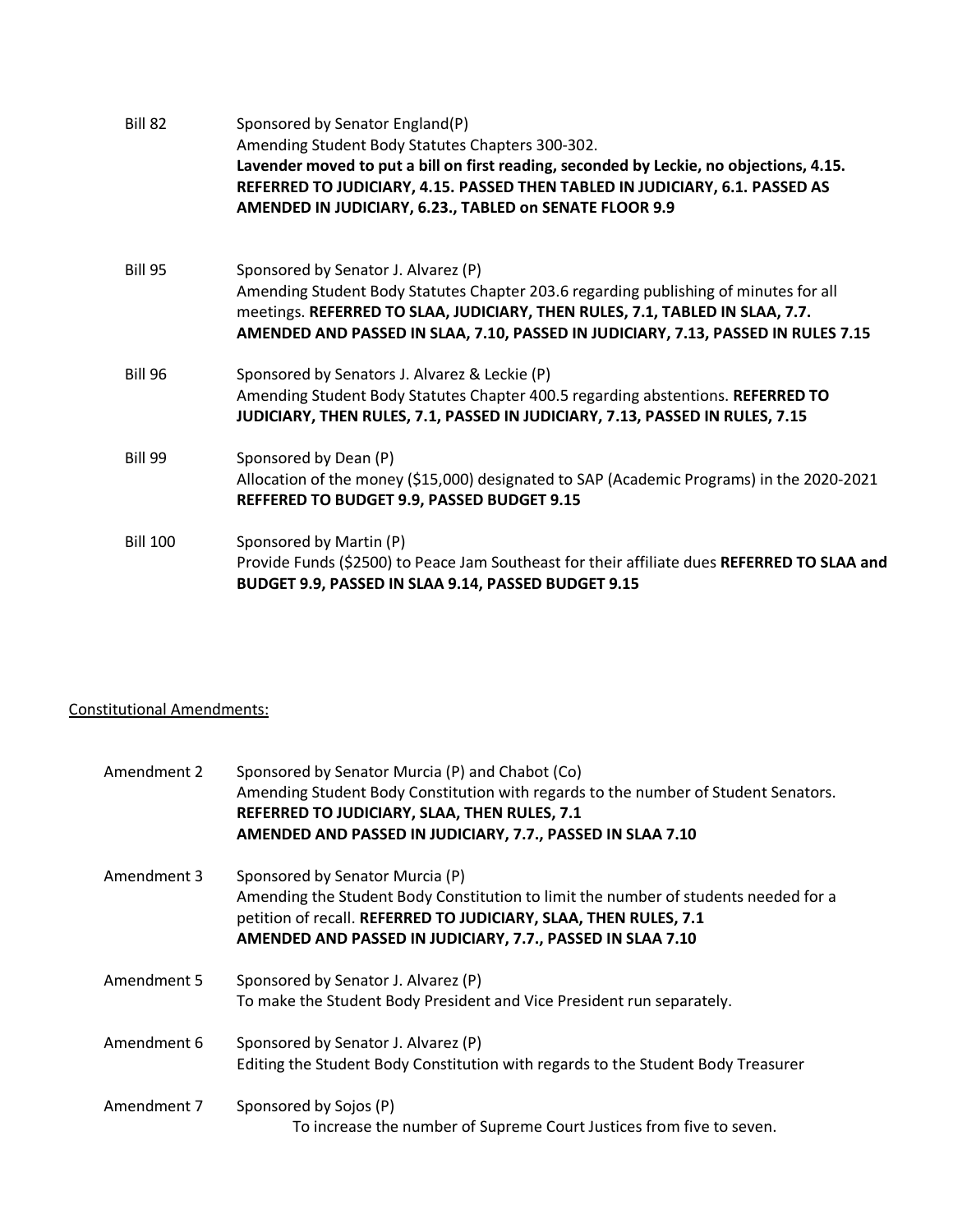## Resolutions:

Resolution 45 Sponsored by Senator Adamyk (P) Regarding the University's partnership with Honorlock. **Porter moves to place a resolution on the floor, seconded by Gnanam. REFERRED TO SLAA. PASSED IN SLAA, 6.1. REMANDED BACK TO SLAA, 7.1 (Porter/England). TABLED IN SLAA, 7.7., AMENDED & PASSED IN SLAA 7.13. Withdrawn by Sponsor 9.9**

Resolution 48 Sponsored by Senator Gnanam (P) and Bogle (Co) Commending the five years of education and service that Green Dot has provided FSU and encouraging members of the student body to go through Green Dot Training **REFERRED TO SLAA THEN RULES, 7.1. TABLED IN SLAA, 7.7., AMENDED AND PASSED IN SLAA 7.10, TABLED IN RULES, 7.15. TABLED on SENATE FLOOR 9.9**

Resolution 58 Sponsored by Senator J. Alvarez Amending Student Rules of Procedure 13.8 regarding Senator absences. **REFERRED TO RULES, 7.1**

Resolution 60 Sponsored by Senators Waters, Garcia (P), A. Alvarez, J. Alvarez, Gabadage, Gonzalez, Medley-Neyra, Palacio, Tookes Advocating for the renaming of Doak Campbell Stadium to Charlie Ward Field. **REFERRED TO SLAA THEN RULES, 7.1. TABLED IN SLAA, 7.7., PASSED IN SLAA 7.13**

Resolution 61 Sponsored by Senators Garcia, Waters (P), A. Alvarez, J. Alvarez, Gabadage, Gonzalez, Medly-Neyra, Palacio Advocating for the renaming of Suwannee room to Eva Killings Suwannee Room. **REFERRED TO SLAA THEN RULES, 7.1. TABLED IN SLAA, 7.7., AMENDED & PASSED IN SLAA 7.13**

- Resolution 65 Sponsored by Senator J. Alvarez (P), Leckie, Murcia, Chabot, Gnanam, Hinks, and Wang (Co) Encouraging the University Administration to expand the means in which the Student Body is educated regarding Indigenous Nations and reach out to other nations that use the "Seminole" name. **REFERRED TO SLAA THEN RULES, 9.2.**
- Resolution 69 Sponsored by Wang (P), Bogle, Gnanam, & Hinks (Co) Amending Student Senate Rules of Procedure 5.12 regarding Ad Hoc Committees. **REFERRED TO RULES, 9.2.**
- Resolution 70 Sponsored by Senators Rudd and Stinson (P), Senators Adams, Chabot, Wang, Waters (Co) Urging for the renaming of BK Roberts Hall and SGA advocacy to do so. **REFERRED TO RIJ AD HOC THEN SLAA THEN RULES, 9.2., PASSED IN RIJ 9.11, PASSED IN SLAA 9.14**
- Resolution 74 Sponsored by Martin (P), Adams, Chabot, Dean, Gabadage, Gonzalez, and Murray (Co) Encouraging and acknowledging student leaders in the Student Senate, Executive Branch, and all other Student Government entities to focus on education and accountability to create an inclusive and productive environment at Florida State University. **REFERRED TO SLAA, 9.2., PASSED IN SLAA 9.8**